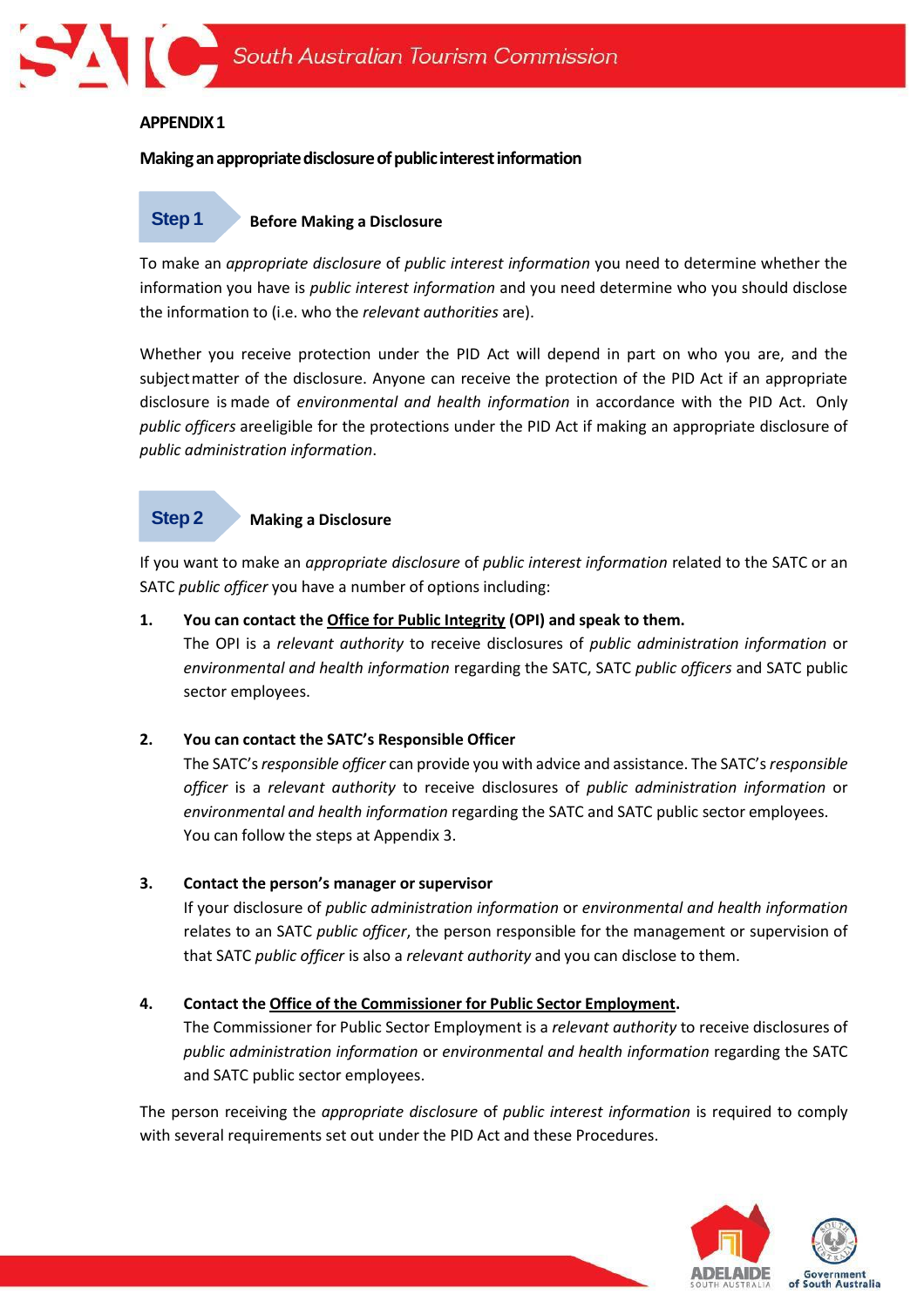When making the disclosure of information, if you are revealing your identity, you have rights set out below about being kept informed. Please speak to the *relevant authority* about how you wish to be contacted by them. It is important that keeping you informed is done in a way that maintains strict confidentiality. Decide together how they will keep you informed.

It is better to be kept informed in writing, although this is not a requirement.

#### **Assessment of Disclosure Step 3**

Once you make an *appropriate disclosure* of *public interest information* in accordance with section 5 of the PID Act, the person to whom you made the *appropriate disclosure* must take certain steps as set out in section7 of the PID Act.

This includes (amongst other things) taking reasonable steps to notify you (as the informant provided your identity is known) that an assessment of the information has been made and to advise you (as the informant) of either:

- the action being taken in relation to the information (section  $7(1)(b)(i)$ ), or
- if, no action is being taken in relation to the information, of the reasons why no action is being taken in relation to the information (section 7(1)(b)(ii)).

The action being taken in relation to the information can include referring it to another person. If the action being taken is referring it to another person, then your identity may be disclosed as part of that referral, provided divulging your identity is necessary for the purpose of investigating the disclosure.

If any action is being taken in relation to the information, then the person you disclosed the information to (or the person it has been referred to) must take reasonable steps to notify you (as the informant, if your identity is known) of the outcome of that action (section 7(3)(a)).

However, if you make an *appropriate disclosure* of *public interest information* to a Minister of the Crown, the requirements set out above from section 7 do not apply. The following provisions apply instead:

- the Minister must, as soon as practicable, refer the disclosure to a *relevant authority*; and
- the *relevant authority*:
	- $\circ$  must deal with the information in accordance with section 7 (as if the disclosure had been made to the *relevant authority* in the first place); and
	- $\circ$  must ensure that the Minister is notified of the action taken under section 7 in relation to the information and the outcome of such action.

#### **Action To Be Taken Step 4**

Section 7 of the PID Act requires the person to whom an *appropriate disclosure* of *public interest information* is made to take certain actions and notify OPI in accordance with the [OPI Directions and](https://www.publicintegrity.sa.gov.au/directions-and-guidelines)  [Guidelines](https://www.publicintegrity.sa.gov.au/directions-and-guidelines) and the [Ombudsman's Directions and Guidelines](https://www.ombudsman.sa.gov.au/publications/directions-and-guidelines). Thisis set out below in more detail below under 'Receipt, assessment and notification of appropriate disclosures of public interest information'.

Section 7(2) provides that no action need be taken in relation to an *appropriate disclosure* of *public interest information* if:

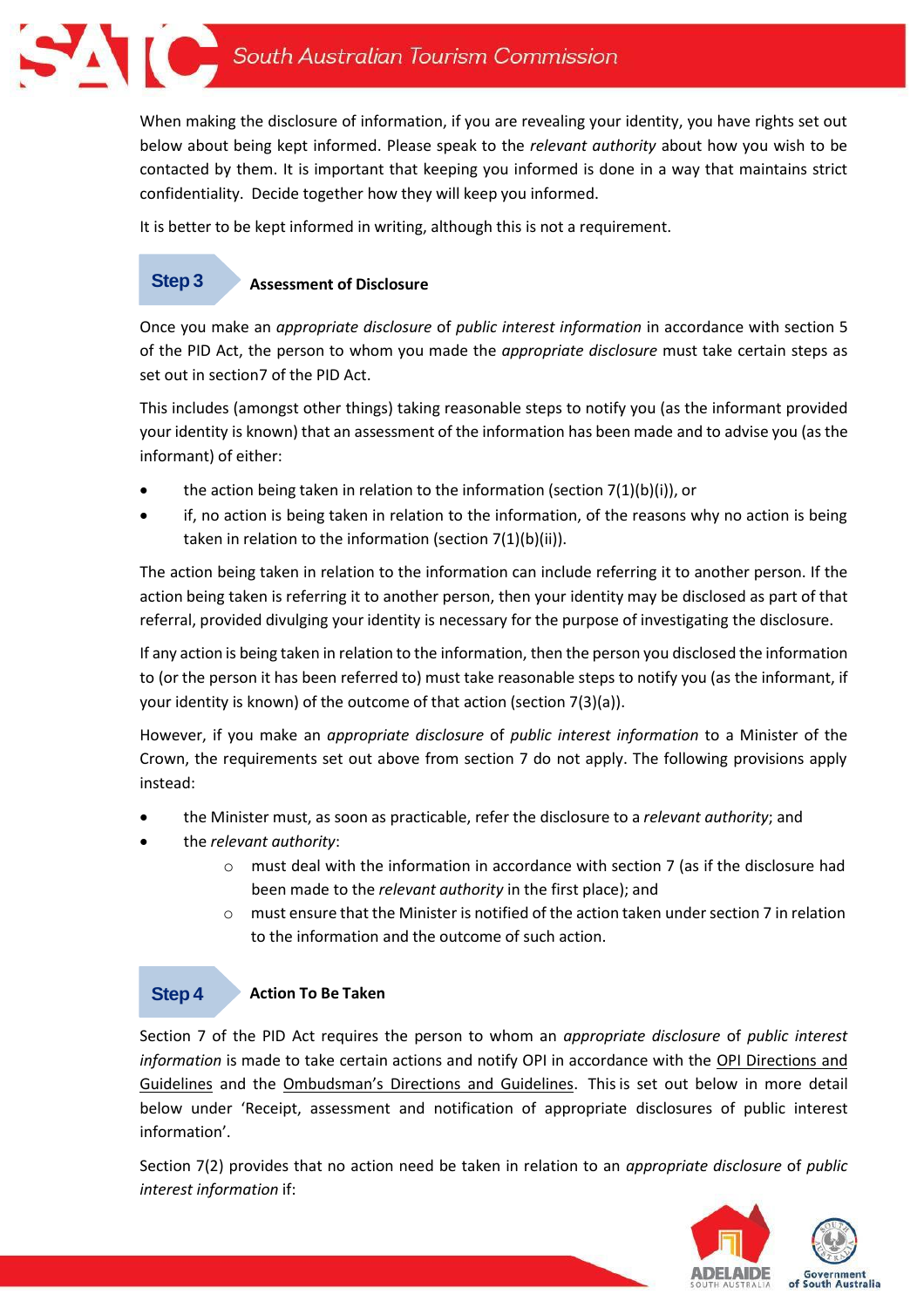# South Australian Tourism Commission

- the information disclosed does not justify the taking of further action; or
- the information disclosed relates to a matter that has already been investigated or acted upon by a *relevant authority* and there is no reason to re-examine the matter or there is other good reason why no action should be taken in respect of the matter.

The requirements set out above from section 7 do not apply where *an appropriate disclosure* of *public interest information* is made to a journalist or a member of Parliament (see below).

## Concerns about the action taken

If you are concerned or believe (as an informant) that your *appropriate disclosure* is not being dealt with by the SATC appropriately:

- If your *appropriate disclosure* of *public interest information* was made to a *relevant authority* in the SATC other than a *responsible officer*, please contact one of the SATC's *responsible officers* (see contact details at Appendix 3). *Responsible officers* have obligations under the PID Act and will be able to assist you.
- If your appropriate disclosure was made to an SATC *responsible officer*, contact other relevant authorities such as [OPI](https://www.publicintegrity.sa.gov.au/) or the Office of the Commissioner for Public [Sector Employment.](https://publicsector.sa.gov.au/about/contact/)

If you are concerned or suspect (as an informant) that you may have been or will be the subject of detriment on the grounds of having made, or being about to make, an *appropriate disclosure* of *public interest information*, you are encouraged to report that suspicion.

- Please raise your concerns or suspicions with one of the SATC's*responsible officers*. *Responsible officers* have obligations under the PID Act and will be able to assist you.
- If your concerns relate to the way in which an SATC *responsible officer* is handling your matter, you might want to raise your concerns with a different SATC responsible officer.
- Alternatively, you might prefer to contact other *relevant authorities* such a[s OPI](https://www.publicintegrity.sa.gov.au/) or the [Office of](https://publicsector.sa.gov.au/about/contact/) the [Commissioner](https://publicsector.sa.gov.au/about/contact/) for Public Sector Employment.

# Disclosure to a journalist or member of Parliament

If you have:

- made an *appropriate disclosure* of *public interest information* in accordance with section 5; and
- believe on reasonable grounds that the information is true, and
- if you have made your identity known to the person to whom that *appropriate disclosure* was made (that is, they can contact you);

# you have certain rights.

You should receive notification of the action being taken (or the reasons for no actions being taken) within 30 days after making that disclosure.

You should also receive notification of the outcome of the action within 90 days after making that disclosure. However, the person whom you notified can give you a written notice saying that this period of time will be longer.

These notifications can be either verbal or in writing. Under these Procedures the *relevant authority* is directed to provide the notification in writing but under the PID Act this is not a requirement.

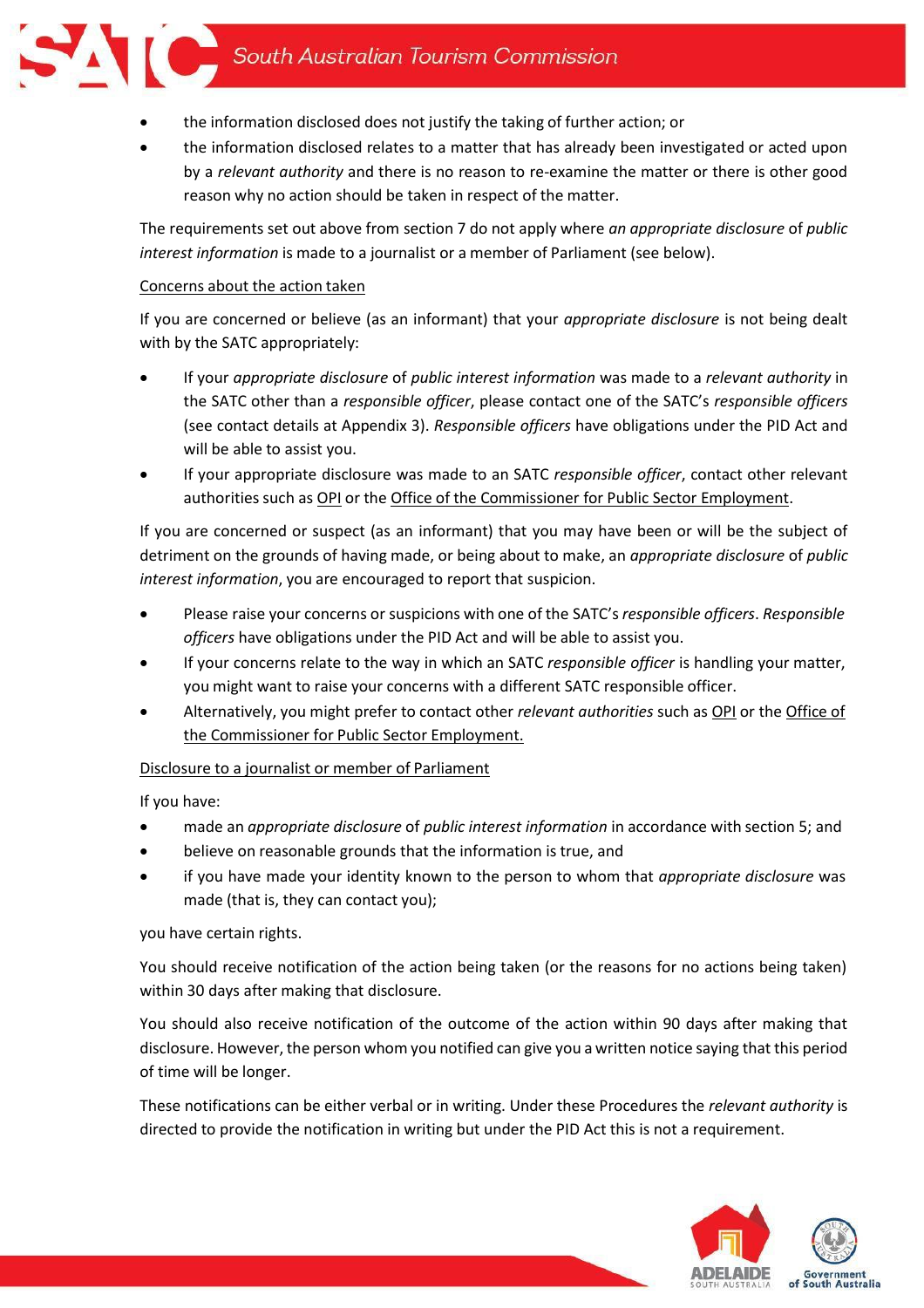

If the above applies, and if after 30 days or 90 days (or such other longer period specified in writing) you have not been notified as required, you are entitled to receive the protections under the PID Act if you make an *appropriate disclosure* of the *public interest information* to a *journalist* or *member of Parliament* (other than a Minister of the Crown, as Ministers of the Crown are already *relevant authorities* under the PID Act) (see section 6 of the PID Act).

Under the PID Act *journalist* means a person engaged in the profession or occupation of journalism in connection with the publication of information in a news medium.

## Other information

As set out in these Procedures, the SATC has an obligation to protect informants.

SATC *responsible officers* are directed to ensure matters are kept strictly confidential, for example, all printed materials are kept in a locked cupboard or drawer that only the SATC *responsible officer* can access and any conversations with an informant are to be held in private. In addition, the emails sent to and from SATC *responsible officers* are kept secure and are not accessed by other staff members.

The SATC is committed to minimising any risk that an informant might be victimised because of making, or intending to make, a *public interest disclosure*.

SATC *responsible officers* will provide support and information about the PID Act protections to informants and encourage informants to raise any concerns they have about potential detrimental outcomes that may be caused from the disclosure.

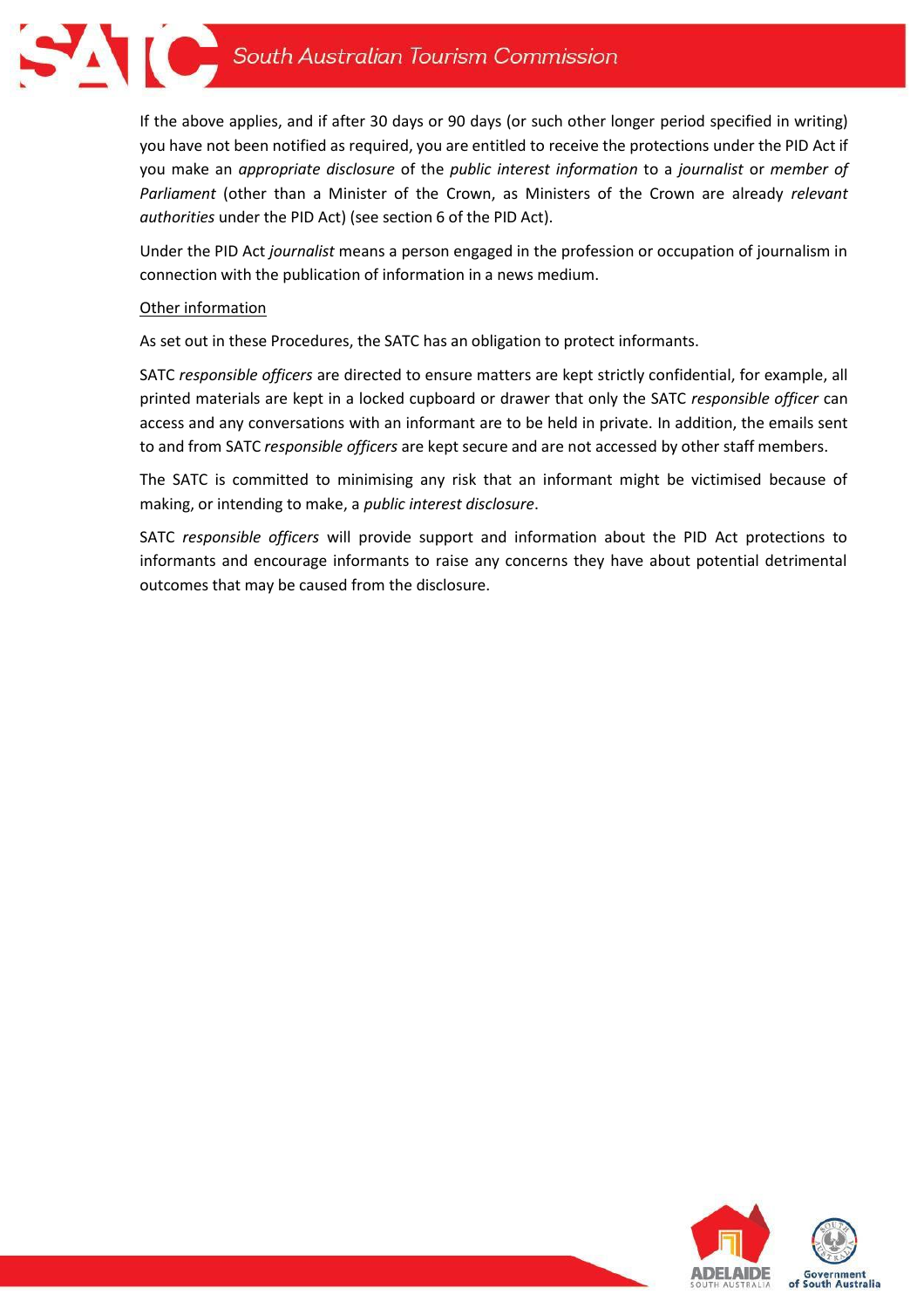## **APPENDIX2**

### **Receivinganddealingwithanappropriatedisclosureofpublicinterestinformation**

To determine whether someone has made an *appropriate disclosure* of *public interest information* to you, you need to assess the information given to you and consider whether you are a *relevant authority* for the particular information.

Advice can be provided to you by the SATC *responsible officer* and also by the Office for Public [Integrity](https://www.publicintegrity.sa.gov.au/) [\(OPI\).](https://icac.sa.gov.au/opi)

When seeking advice, you must not disclose the identity of the informant, nor disclose any informationthat could reveal the identity of the informant, unless the informant consents.

There are two types of *public interest information*. The first is *environmental and health information*. The second is *public administration information*. Whether you are a *relevant authority* will depend on the subject matter of the information being received.

Once you have determined that you are a *relevant authority* who hasreceived an *appropriate disclosure* of *public interest information* you must take certain steps to comply with the PID Act and the ICAC Guidelines.

To ensure you are complying with the PID Act it is recommended that you seek the advice and assistance of the SATC *responsible officer*.

When seeking advice, you must not disclose the identity of the informant, nor disclose any informationthat could reveal the identity of the informant, unless the informant consents.

When receiving the disclosure of information please speak to the informant about how they wish to be contacted by you. It is important that if the informant has provided their identity that they be kept informed as set out below, but that it is done in a way that maintains strict confidentiality. Decide together how you will keep them informed.

It is better they be kept informed in writing, although this is not a requirement.

# **Receipt,assessmentandnotificationof appropriatedisclosuresofpublicinterestinformation**

A person to whom an *appropriate disclosure* of *public interest information* is made, must assess the information as soon as practicable after the disclosure is made (see section 7(1) of the PID Act).

If you are a person to whom an *appropriate disclosure* of *public interest information* is made, then you should consider seeking the advice of an SATC *responsible officer* immediately*.* Your legal obligations will be numerous and complicated, and the SATC *responsible officer* will be able to assist you.

#### **Assessment Step 1**

Section 7 of the PID Act requires a person to whom an appropriate disclosure is made to assess the information as soon as practicable after the disclosure is made.

Assess to decide whether, on its face, it is a disclosure of public interest information

*a) Does the information disclosed raise a potential issue of:*

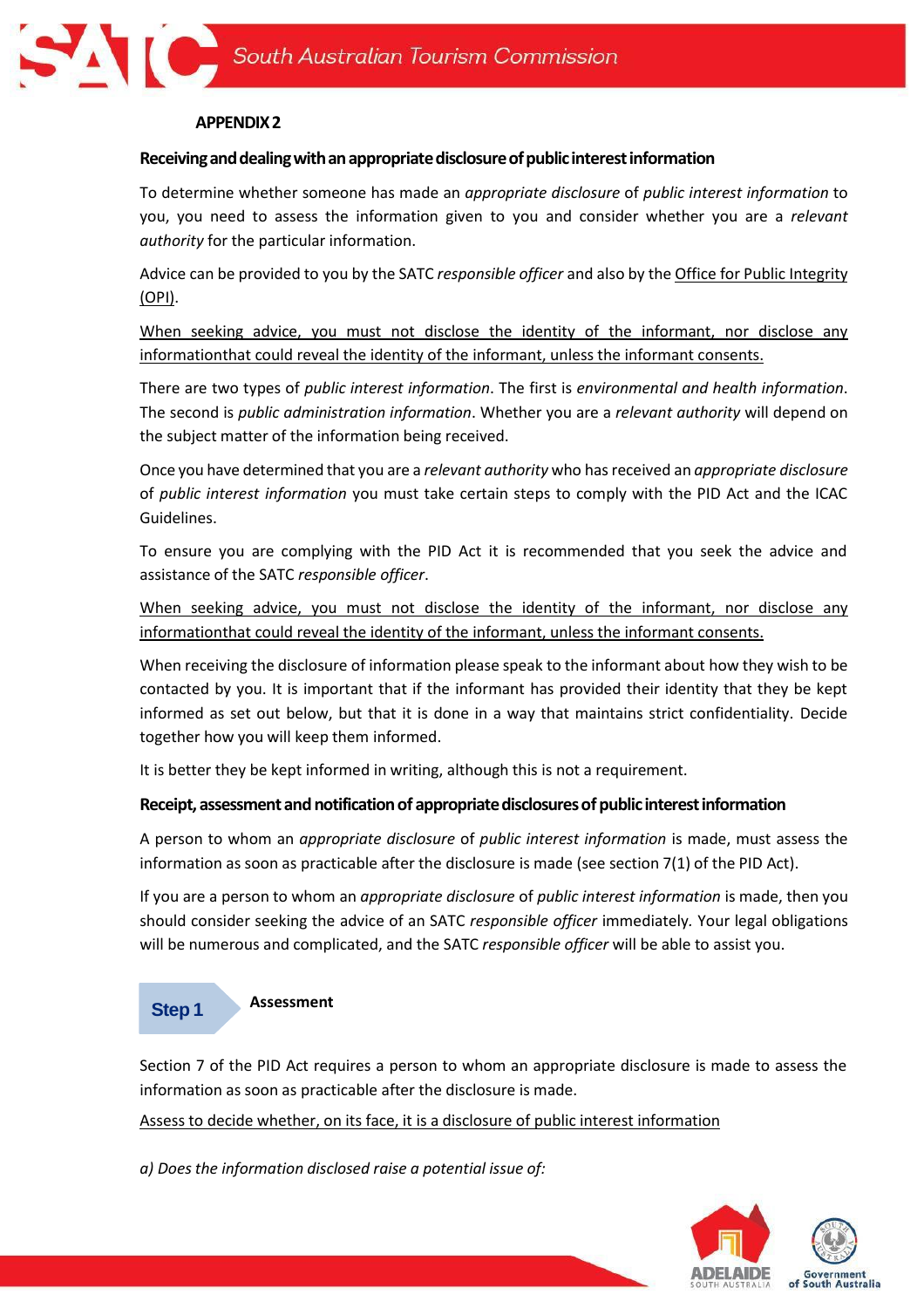i) Corruption in public administration ii) Misconduct in public administration iii) Maladministration in public administration?

Keeping in mind that public officers:

- must report corruption to the OPI.
- can report misconduct or maladministration to either the OPI or the Ombudsman.

*b)* Does the information disclosed raise a potential issue of a substantial risk to the environment or to the health or safety of the public generally or a significant section of the public?

If the disclosure assessed has the character of public interest information you have an obligation to report that matter to the OPI, applying the criteria in the ICAC Act, and in accordance with the [OPI](https://www.publicintegrity.sa.gov.au/directions-and-guidelines)  [Directions and Guidelines](https://www.publicintegrity.sa.gov.au/directions-and-guidelines):

*A public officer must report to the OPI any matter that they reasonably suspect involves corruption in public administration unless the public officer knows that the conduct has already been reported to the OPI.* 

*A public officer must report to the OPI as soon as practicable after they form a reasonable suspicion as to the matter.* 

#### Assess for no further action

If the obligation to report under the ICAC Act does not arise, assess whether this is information in relation to which no action need be taken seeking the advice of the *responsible officer.*

No action need be taken in relation to an *appropriate disclosure* of *public interest information* if:

- the information disclosed does not justify the taking of further action; or
- the information disclosed relates to a matter that has already been investigated or acted upon by a *relevant authority* and there is no reason to re-examine the matter or there is other good reason why no action should be taken in respect of the matter (see section 7(2)).

#### No Action Required: Notification of Informant

If no action is being taken, as the person to whom the *appropriate disclosure* of *public interest information* was made, you still need to comply with 7(1)(b) of the PID Act.

The *responsible officer* can assist you, but you must take reasonable stepsto notify the informant (if the informant's identity is known):

- that an assessment of the information has been made;
- that no action is being taken in relation to the information; and
- the reasons why no action is being taken in relation to the information.

Make this notification within 30 days of receiving the *appropriate disclosure* of *public interest information*.

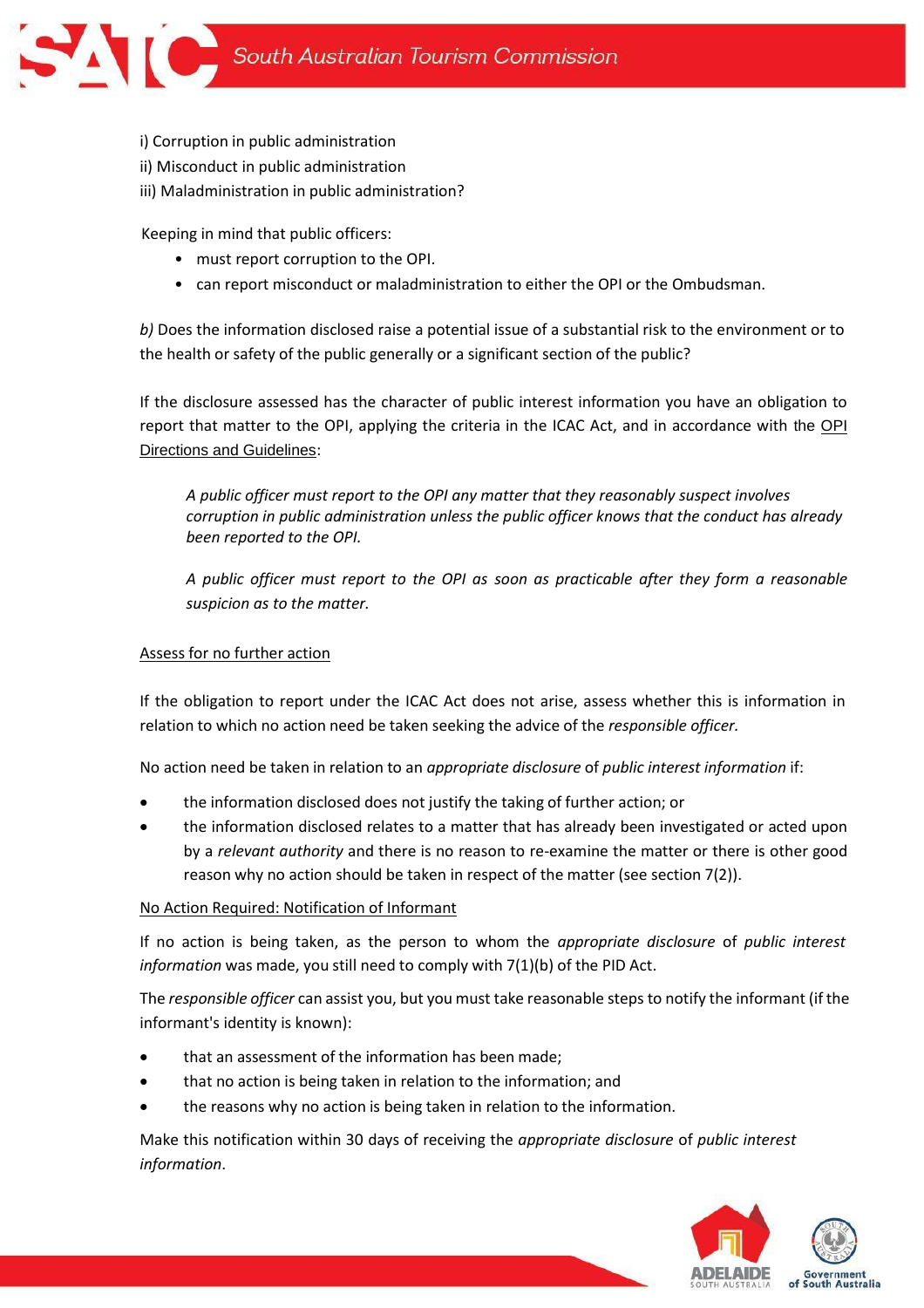

If you take longer than 30 days and if the informant believes on reasonable grounds that the information is true, the informant is entitled to disclose the *public interest information* to a journalist

or a member of Parliament other than a Minister of the Crown, and the disclosure will be considered to be an *appropriate disclosure* of *public interest information*.

# Assess for further action required

If the information does not give rise to a potential issue of corruption, but warrants further action, you need to determine who best should take action in relation to it, having regard to the following criteria:

a) If investigation of the information may be warranted, who has the skills, resources and powers to investigate the matter?

b) If the information is substantiated following an investigation, what action would be appropriate? Who has the skills, resources and powers to take appropriate action in relation to the matter arising from the information, if the information is substantiated?

Having identified the appropriate person or authority to take action in relation to the matter raised by the information, the information should be further assessed to determine what information should be communicated to that person or authority to enable the information to be properly addressed.

# Action Required: Provide Information to OPI

If action needs to be taken, unless good reasons exist for not doing so, please refer the *appropriate disclosure* of *public interest information* to an SATC *responsible officer*.

For example, an appropriate disclosure of public interest information would not be referred to an SATC *responsible officer* if the information related to them.

Following your assessment, when referring the *appropriate disclosure* of *public interest information* to an SATC *responsible officer*, you can only disclose the identity of the informant if you have:

- assessed the disclosure; and
- based on that assessment, you are referring the *appropriate disclosure* of *public interest information* to the SATC *responsible officer* for investigation; and
- based on that assessment, you conclude that the matter cannot be fully investigated in the absence of the identity of the informant being disclosed.

If you do not have enough information to draw that conclusion, please omit the informant's identity from your referral. If the SATC's *responsible officer* considers that they need the informant's identity to properly investigate, they will tell you.

Even if you refer the *appropriate disclosure* of *public interest information* to an SATC *responsible officer* then you must still:

- take action in relation to the information in accordance with the OPI Directions and [Guidelines](https://www.publicintegrity.sa.gov.au/directions-and-guidelines) set outbelow (as required by section 7(1)(a)); and
- provide OPI with information relating to the disclosure in accordance with the [OPI Directions](https://www.publicintegrity.sa.gov.au/directions-and-guidelines)  [and Guidelines](https://www.publicintegrity.sa.gov.au/directions-and-guidelines) (as required by section 7(1)(c)).

The SATC *responsible officer* can assist you.

You must ensure that you are complying with the [OPI Directions and Guidelines](https://www.publicintegrity.sa.gov.au/directions-and-guidelines) entitled *Receipt, assessment &notification of appropriate disclosures*.

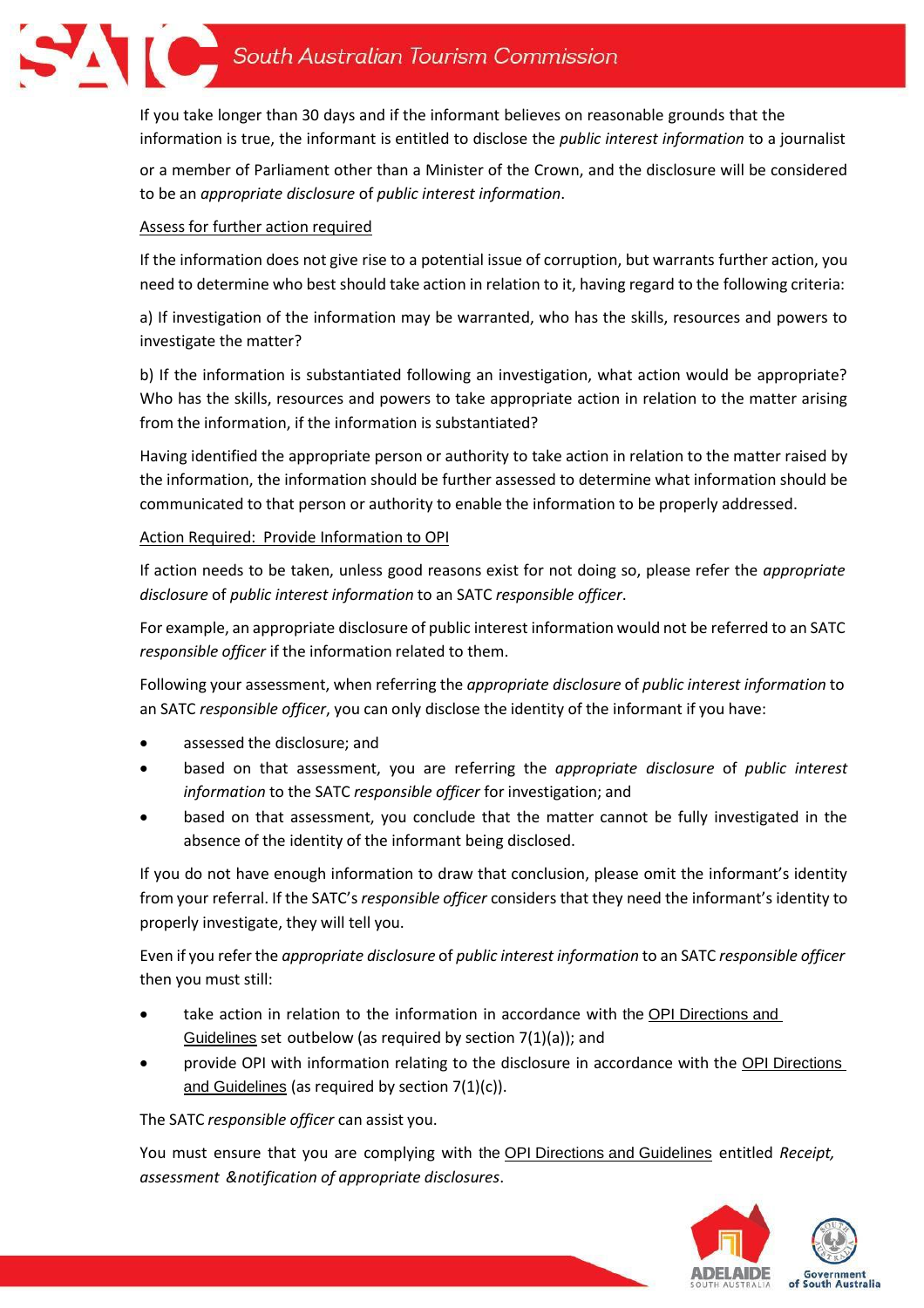The [OPI Directions and Guidelines](https://www.publicintegrity.sa.gov.au/directions-and-guidelines) applies in respect of the action to be taken by **a person to whom an** *appropriate disclosure* **of** *public interest information* **has been made** (the recipient of the disclosure) and in respectof the notification to the OPI of the receipt of the appropriate disclosure.

If you are a person **to whom an** *appropriate disclosure* **of** *public interest information* **has been made:**

- 1. If the content of the disclosure suggests that there is an imminent risk of serious physical injury or death to any person or the public generally, you (as the recipient of the disclosure) should immediately communicate such information as may be necessary to mitigate that risk to the most appropriate agency (e.g. South Australia Police, SafeWork SA, SA Ambulance, Environment Protection Authority).
- 2. If you (as the recipient of the disclosure) form a reasonable suspicion that the matter(s) the subject of the disclosure involve(s) corruption in public administration, or serious or systemic misconduct or maladministration in public administration, you must comply with your reporting obligations under the [ICAC](https://www.legislation.sa.gov.au/LZ/C/A/PUBLIC%20INTEREST%20DISCLOSURE%20ACT%202018.aspx) Act.
- 3. If you (as the recipient of the disclosure) assesses the content of the disclosure as requiring further action, you must, unless the matter is reported to the [OPI](https://www.publicintegrity.sa.gov.au/directions-and-guidelines) as a potential issue of corruption in public administration, ensure that:
	- a. such action as may be appropriate in the circumstances istaken by you to ensure the matter the subject of the disclosure is properly addressed; or
	- b. such information as is necessary to enable action to be taken is communicated to the most appropriate person or *relevant authority* to take such action.
- 4. You (as the recipient of the disclosure) must notify the OPI of the appropriate disclosure as soon as reasonably practicable after the receipt of the appropriate disclosure by making an electronic notification via the dedicated online form on the OPI [website](https://forms.sa.gov.au/#/form/603ec9b7ad9c5a1c60629117/app/619dcc454d43318d543210de) and must include in that notification:
	- a. the date the disclosure was received;
	- b. your name and contact details;
	- c. a summary of the content of the disclosure;
	- d. a summary of the assessment made of the disclosure;
	- e. the action taken by you (as the recipient of the disclosure) including:
		- i. whether the disclosure was referred to another *relevant authority*, *public authority*, *public officer* or another person; and
		- ii. if the disclosure was referred to another *relevant authority*, *public authority* or *public officer* or other person,
			- 1. the date of the referral;
			- 2. the identity of that relevant authority, public authority or public officer or another person to whom the disclosure was referred;
			- 3. the manner of referral; and
			- 4. the action to be taken by that relevant authority, public authority or public officer
			- 5. or another person (if known).
			- 6. If the matter has been reported to the OPI under the *Independent Commission Against Corruption Act 2012*
	- f. if no action was taken by you (as the recipient of the disclosure) the reason why no action was taken; and
	- g. whether the identity of the informant is known only to you (as the recipient of the disclosure) or if the identity of the informant has been communicated to a *relevant*

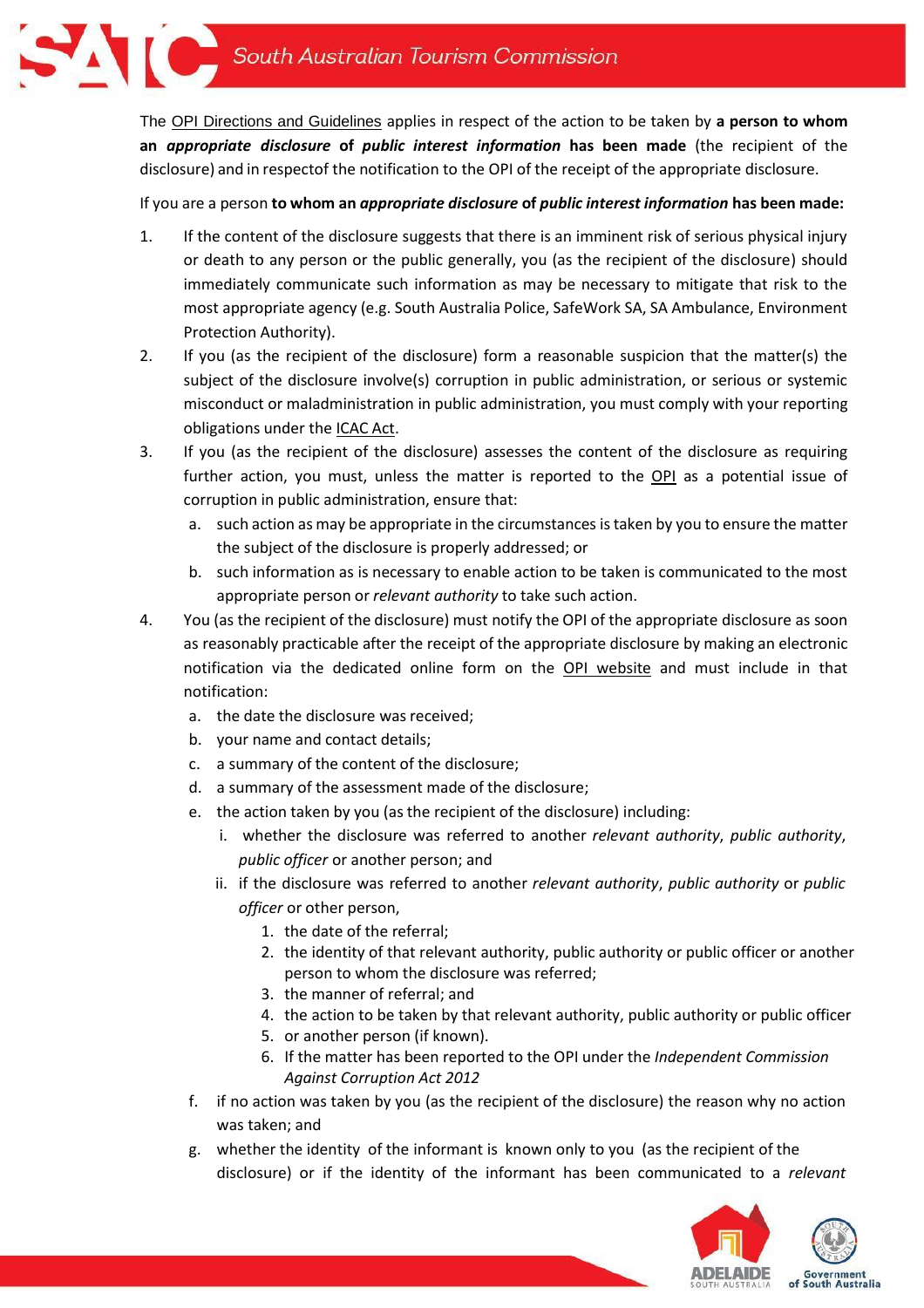*authority*, *public authority* or *public officer* or another person (and if so, the reasons why such communication was made).

1. As the recipient of the disclosure, you must retain the unique reference number issued by the OPI after the making of a notification and must ensure that that unique reference number is provided to any other person or authority to whom the disclosure is referred.

#### **Action Required: Notification of Informant Step 2**

As a person to whom an *appropriate disclosure* of *public interest information* has been made, you also need comply with section 7(1)(b) of the PID Act.

The SATC *responsible officer* can assist you.

You must take reasonable steps to notify the informant (if the informant's identity is known) that an assessment of the information has been made and to advise the informant of the action being taken in relation to the information.

Make this notification within 30 days of receiving the *appropriate disclosure* of *public interest information*. Make this notification in writing. However before emailing an informant, please ensure they have agreed to an appropriate email address to be used.

If you take longer than 30 days, if the informant believes on reasonable grounds that the information is true, then they are entitled to disclose the *public interest information* to a journalist or a member of Parliament other than a Minister of the Crown, and the disclosure will be considered to be an *appropriate disclosure* of *public interest information*.

As set out below, later either you or a person to whom you have referred the disclosure to, will also need to notify the informant of the outcomes of the action. This needs to be done within 90 days of receiving the *appropriate disclosure* of *public interest information* (see below).

If you or the SATC *responsible officer* form the view that it will take longer than 90 days from the *appropriate disclosure* of *public interest information* for an outcome, then you must notify the informant in writing of this alternative longer period of time in which you will report to then on the outcomes of the actions.

Do this when you notify the informant of the action being taken.

# **Step 3**

# **Outcomes of Action: Notification of Informant**

It is recommended that you refer any *appropriate disclosure* of *public interest information* to an SATC *responsible officer*. You must take reasonable steps to notify the informant (if the informant's identity is known) of the outcome of that action (see section 7(3)(a) of the PID Act).

If you don't refer the matter to an SATC *responsible officer*, you must take the appropriate action as decided through the assessment of the information.

You must take reasonable steps to notify the informant (if the informant's identity is known) of the outcome of that action (see section 7(3)(a) of the PID Act).

If you refer the *appropriate disclosure* of *public interest information* to an SATC *responsible officer*, or to another person, then the SATC *responsible officer* or the other person must take reasonable steps

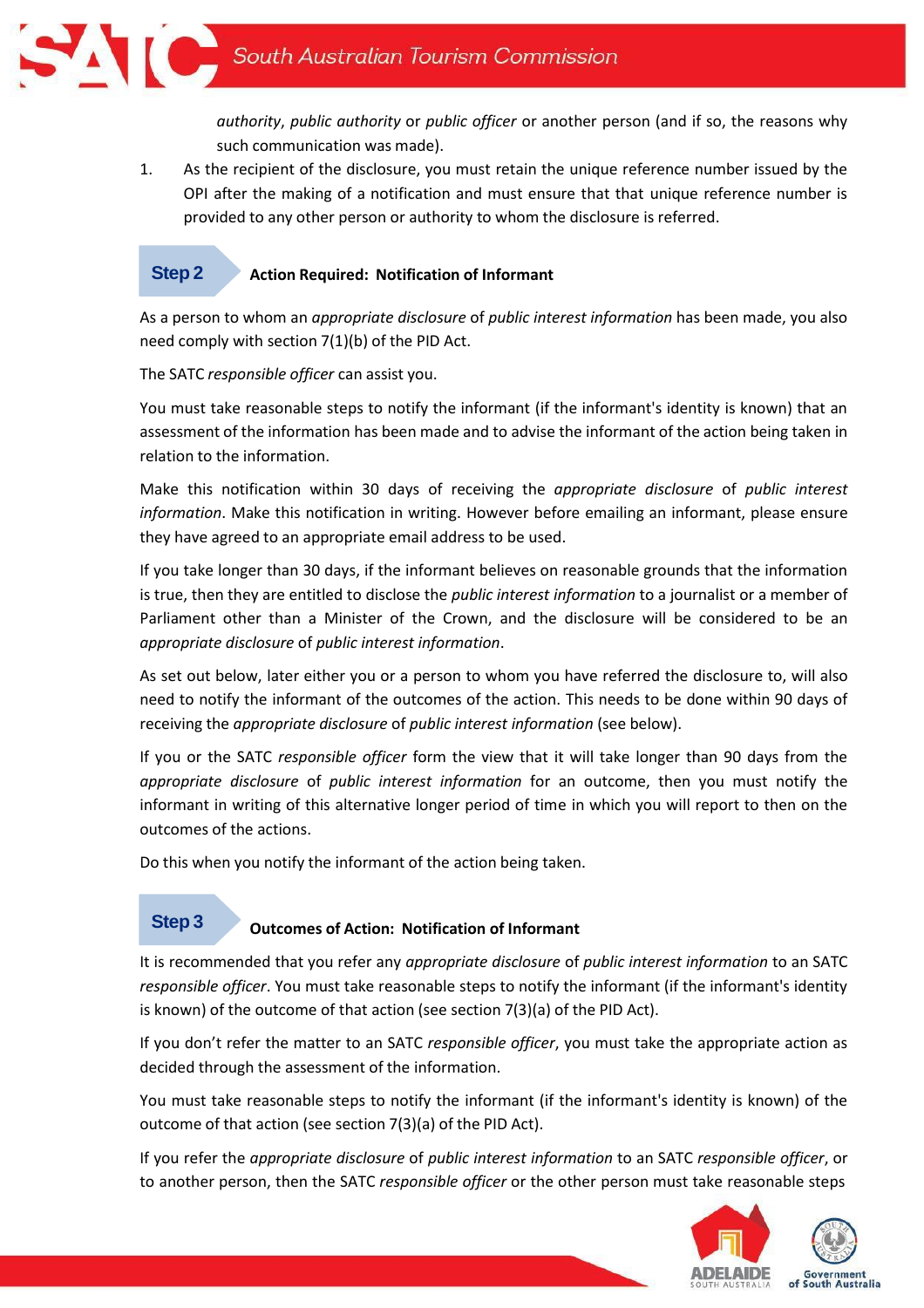

to notify the informant (if the informant's identity is known) of the outcome of that action (see section 7(3)(a) of the PID Act).

Please make this notification in writing; however, before emailing an informant, please ensure they have agreed to an appropriate email address to be used. This notification to the informant must be done within 90 days of receiving the *appropriate disclosure* of *public interest information*, or within such longer period if you have made a notification to the informant that you will take longer to report to them on the outcomes (see above).

If it takes longer than 90 days (or the alternative longer period of time notified above) to notify the informant of the outcomes of the action, and if the informant believes on reasonable grounds that the information is true, then they are entitled to disclose the *public interest information* to a journalist or a member of Parliament other than a Minister of the Crown, and the disclosure will be considered to be an *appropriate disclosure* of *public interest information*.

# Outcomes of Action: Notification of OPI

If you take action in relation to an *appropriate disclosure* of *public interest information*, you must provide [OPI](https://www.publicintegrity.sa.gov.au/directions-and-guidelines) with information relating to the outcome of that action in accordance with the OPI [Directions and Guidelines](https://www.publicintegrity.sa.gov.au/directions-and-guidelines) (see section 7(3)(b of the PID Act).

If you take action in relation to an *appropriate disclosure* of *public interest information*, and if such action consists of referring the *appropriate disclosure* of *public interest information* to another person, then that other person to whom it is referred must provide OPI with information relating to the outcome of that action in accordance with the [OPI Directions and Guidelines](https://www.publicintegrity.sa.gov.au/directions-and-guidelines) (see section 7(3)(b of the PID Act).

The [OPI Directions and Guidelines](https://www.publicintegrity.sa.gov.au/directions-and-guidelines) provides that in addition to the requirement for OPI to be notified when an *appropriate disclosure* of *public interest information* is received (see Guideline One above), the OPI must also be notified of any action taken in relation to the disclosure.

The [OPI Directions and Guidelines](https://www.publicintegrity.sa.gov.au/directions-and-guidelines) applies in relation to the notification to the OPI of the outcome of any action taken upon receipt of, or referral of, an appropriate disclosure of public interest information.

If you have received an *appropriate disclosure* of *public interest information*, or if you have received a referral of such a disclosure from someone else, you must notify the OPI as soon as reasonably practicable via the online [notification](https://forms.sa.gov.au/#/form/603ec9b7ad9c5a1c60629117/page/20/app/619dcc454d43318d543210de) form the following:

- a. the unique identification number issued by the OPI upon notification of the original disclosure
- b. the name and contact details of the informant
- c. the name and contact details of the person or authority responsible for taking the action
- d. what (if any) findings were made in respect of the disclosure
- e. the nature of the action taken (if any)
- f. the outcome of any action taken (if applicable)
- g. whether the identity of the informant was disclosed to a person other than the original recipient of the disclosure, and
- h. whether the informant was notified of the action taken and, if so, when and how that notification was made.

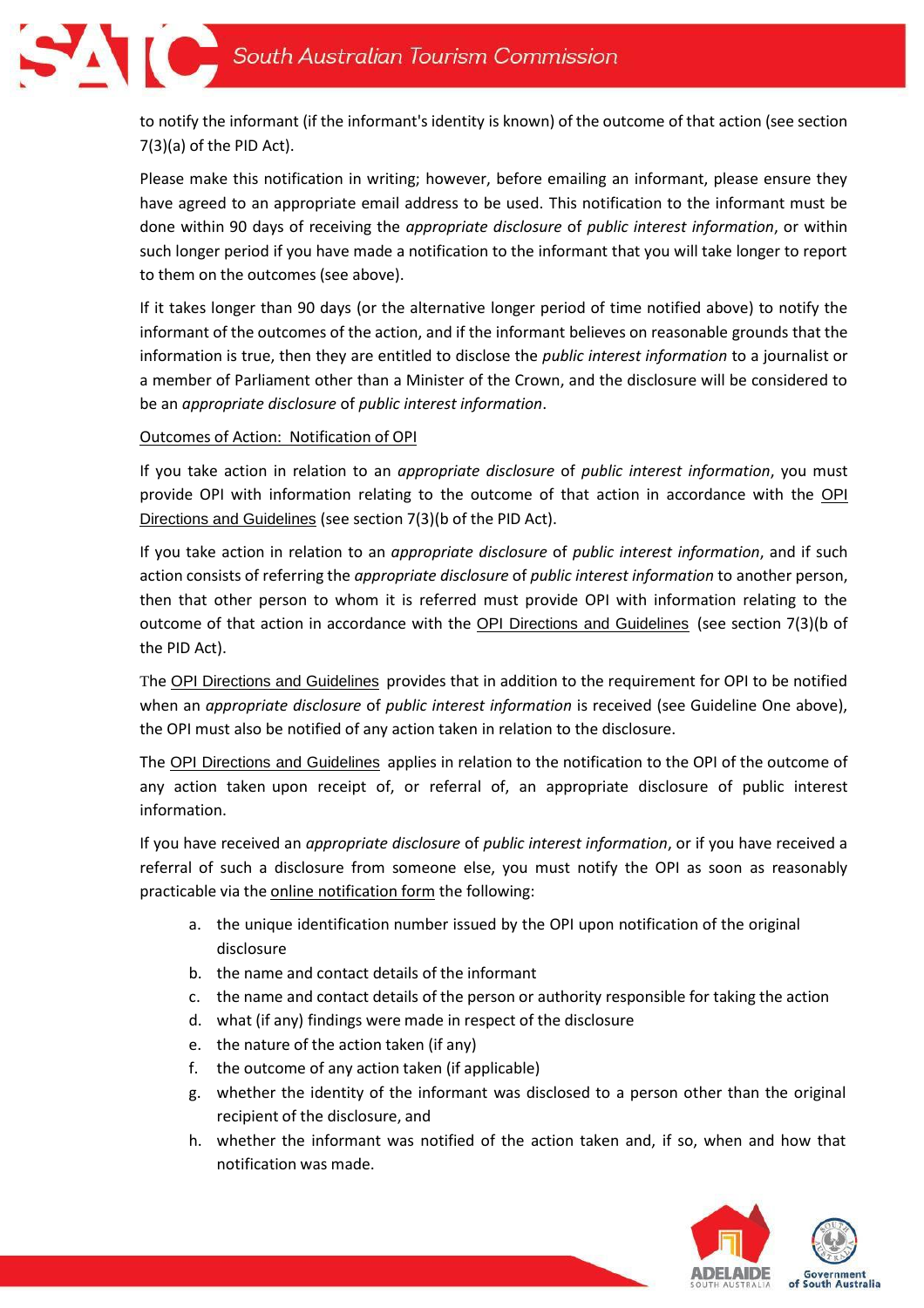

## Appropriate disclosure of public interest information made to Minister of the Crown

If an *appropriate disclosure* of *public interest information* is made to a Minister of the Crown, the following provisions apply:

- the Minister must, as soon as practicable, refer the disclosure to a *relevant authority*; and
- the *relevant authority*
	- $\circ$  must deal with the information in accordance with this section (as if the disclosure had been made to the relevant authority); and
	- $\circ$  must ensure that the Minister is notified of the action taken under this section in relation to the information and the outcome of such action (see section 7(5) of the PID [Act\)](https://www.legislation.sa.gov.au/LZ/C/A/PUBLIC%20INTEREST%20DISCLOSURE%20ACT%202018.aspx).

#### **Keepingtheinformationsafe**

Any person who has received an *appropriate disclosure* of *public interest information*, must keep that information confidential.

SATC *responsible officers* will have access to a secure positional mailbox through their email account. The mailbox will only be accessed by the *responsible officers* and has appropriate ICT security measures in place.

SATC *responsible officers* are directed to ensure matters are kept strictly confidential, for example, all printed materials are kept in a locked cupboard or drawer that only the SATC *responsible officer* can access and any conversations with an informant are to be held in private. In addition, the emails sent to and from SATC *responsible officers* are kept secure and are not accessed by other staff members.

The SATC is committed to minimising any risk that an informant might be victimised as a consequence of making, or intending to make, a *public interest disclosure*.

SATC responsible officers will provide support and information about the PID Act protections to informants, and encourage informants to raise any concerns they have about potential detrimental outcomes that may be caused from the disclosure.